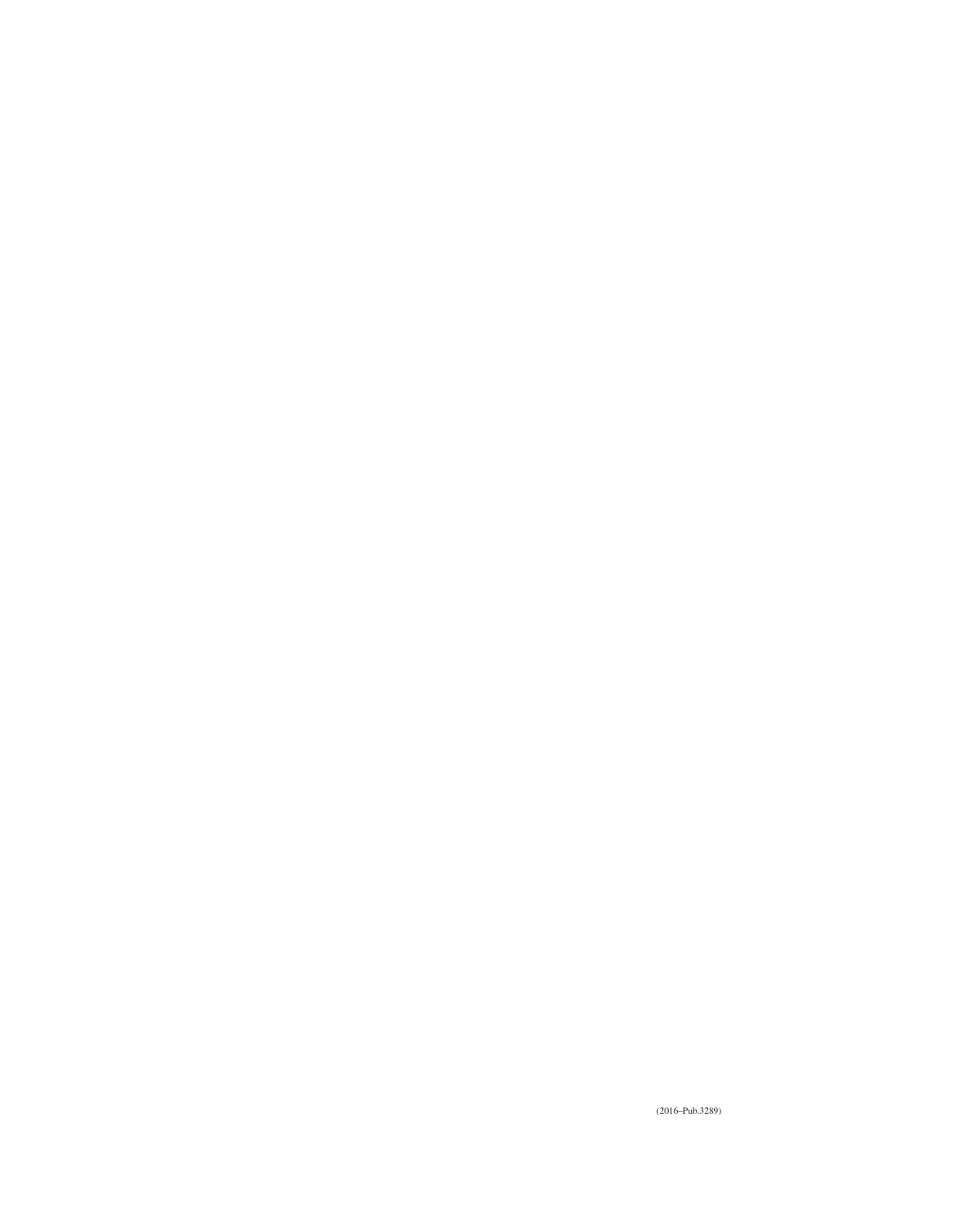## MODERN LABOR LAW IN THE PRIVATE AND PUBLIC SECTORS: DOCUMENTARY SUPPLEMENT

## *Second Edition*

SETH D. HARRIS

JOSEPH E. SLATER

ANNE MARIE LOFASO

CHARLOTTE GARDEN



**CAROLINA ACADEMIC PRESS** 

Durham, North Carolina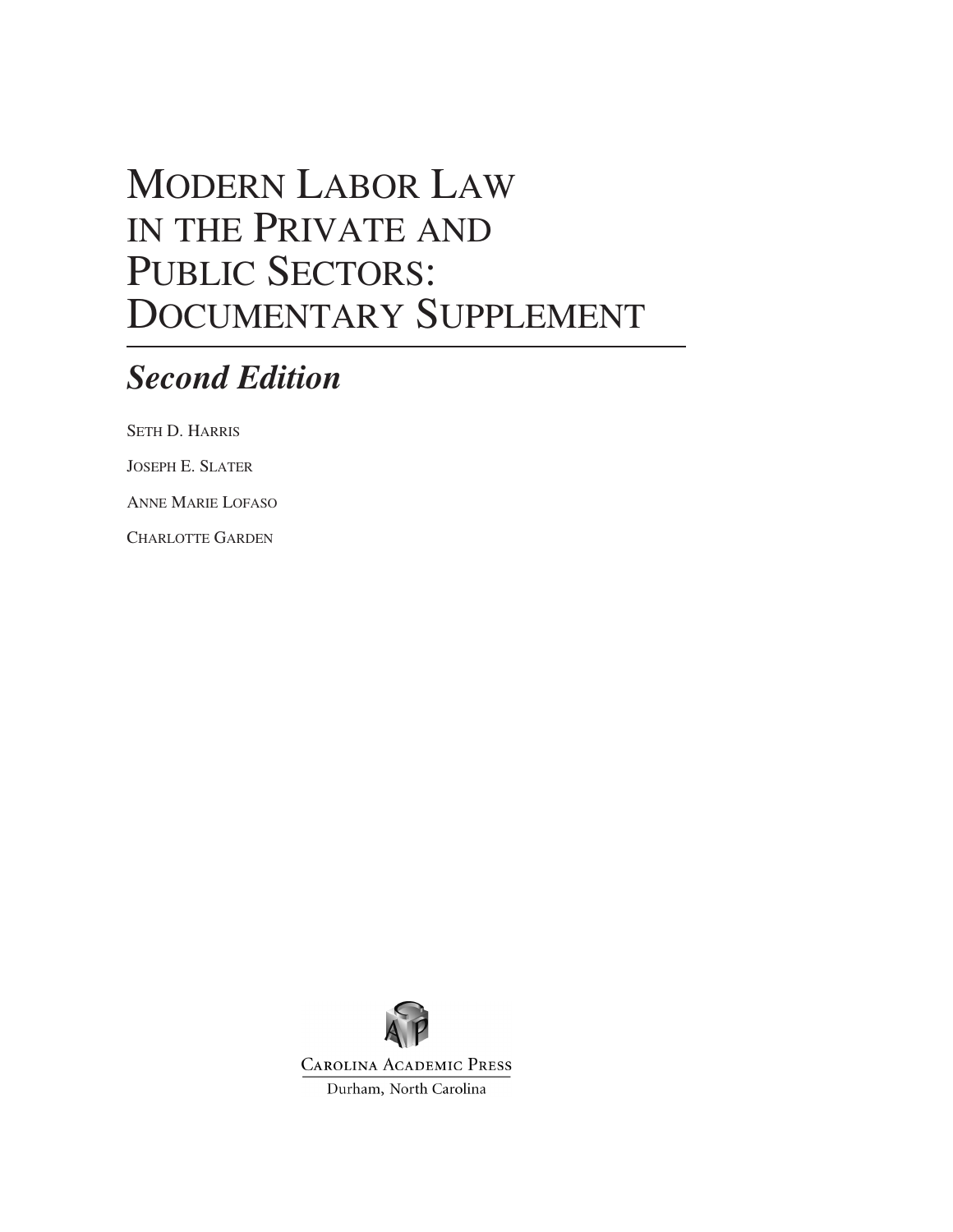Copyright © 2016 Carolina Academic Press, LLC All Rights Reserved

ISBN: 978-1-6328-4966-3

Carolina Academic Press, LLC 700 Kent Street Durham, NC 27701 Telephone (919) 489-7486 Fax (919) 493-5668 www.caplaw.com

Printed in the United States of America